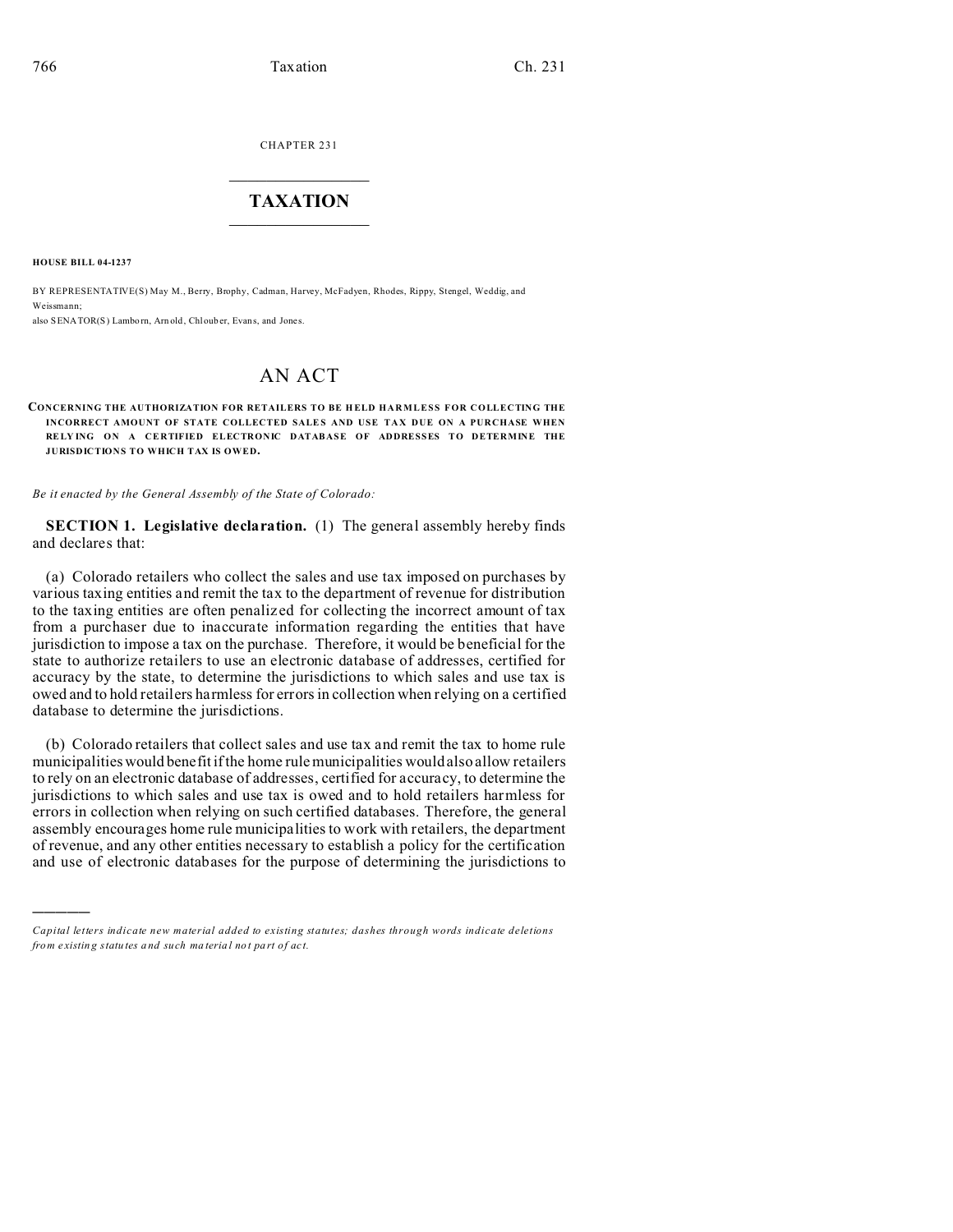## Ch. 231 Taxation 767

which sales and use tax is owed.

(2) The general assembly further finds and declares that it can be burdensome for Colorado retailers to obtain a sales and use tax license from every jurisdiction in which the retailer does business. Therefore, the general assembly encourages home rule municipalities to work with retailers, the department of revenue, and any other entities necessary to examine the feasibility of establishing a system allowing one central point of registration for retailers who do business in multiple jurisdictions.

**SECTION 2.** Part 1 of article 26 of title 39, Colorado Revised Statutes, is amended BY THE ADDITION OF A NEW SECTION to read:

**39-26-105.3. Remittance of tax - electronic database - vendor held harmless.** (1) ANY VENDOR THAT COLLECTS AND REMITS SALES TAX TO THE DEPARTMENT OF REVENUE AS PROVIDED BY LAW MAY USE AN ELECTRONIC DATABASE OF STATE ADDRESSES THAT IS CERTIFIED BY THE DEPARTMENT PURSUANT TO SUBSECTION (3) OF THIS SECTION TO DETERMINE THE JURISDICTIONS TO WHICH TAX IS OWED.

(2) ANY VENDOR THAT USES THE DATA CONTAINED IN AN ELECTRONIC DATABASE CERTIFIED BY THE DEPARTMENT OF REVENUE PURSUANT TO SUBSECTION (3) OF THIS SECTION TO DETERMINE THE JURISDICTIONS TO WHICH TAX IS OWED SHALL BE HELD HARMLESS FOR ANY TAX, CHARGE, OR FEE LIABILITY TO ANY TAXING JURISDICTION THAT OTHERWISE WOULD BE DUE SOLELY AS A RESULT OF AN ERROR OR OMISSION IN THE DATABASE.

(3) ANY ELECTRONIC DATABASE PROVIDER MAY APPLY TO THE DEPARTMENT OF REVENUE TO BE CERTIFIED FOR USE BY COLORADO VENDORS PURSUANT TO THIS SECTION. SUCH CERTIFICATION SHALL BE VALID FOR THREE YEARS. IN ORDER TO BE CERTIFIED, AN ELECTRONIC DATABASE PROVIDER SHALL HAVE A DATABASE THAT SATISFIES THE FOLLOWING CRITERIA:

(a) THE DATABASE SHALL DESIGNATE EACH ADDRESS IN THE STATE, INCLUDING, TO THE EXTENT PRACTICABLE, ANY MULTIPLE POSTAL ADDRESS APPLICABLE TO ONE LOCATION AND THE TAXING JURISDICTIONS THAT HAVE THE AUTHORITY TO IMPOSE A TAX ON PURCHASES MADE BY PURCHASERS AT EACH ADDRESS IN THE STATE.

(b) THE INFORMATION CONTAINED IN THE ELECTRONIC DATABASE SHALL BE UPDATED AS NECESSARY AND MAINTAINED IN AN ACCURATE CONDITION. IN ORDER TO KEEP THE DATABASE ACCURATE, THE DATABASE PROVIDER SHALL PROVIDE A CONVENIENT METHOD FOR TAXING JURISDICTIONS THAT MAY BE AFFECTED BY THE USE OF THE DATABASE TO INFORM THE PROVIDER OF APPARENT ERRORS IN THE DATABASE. THE PROVIDER SHALL HAVE A PROCESS IN PLACE TO PROMPTLY CORRECT ANY ERRORS BROUGHT TO THE PROVIDER'S ATTENTION.

(c) THE DATABASE SHALL BE AT LEAST NINETY-FIVE PERCENT ACCURATE BASED ON A STATISTICALLY VALID SAMPLE OF ADDRESSES FROM THE DATABASE TESTED FOR ACCURACY BY THE DEPARTMENT OF REVENUE.

(d) THE DATABASE SHALL SATISFY ANY ADDITIONAL CRITERIA THAT THE EXECUTIVE DIRECTOR OF THE DEPARTMENT OF REVENUE ESTABLISHES PURSUANT TO SUBSECTION (7) OF THIS SECTION.